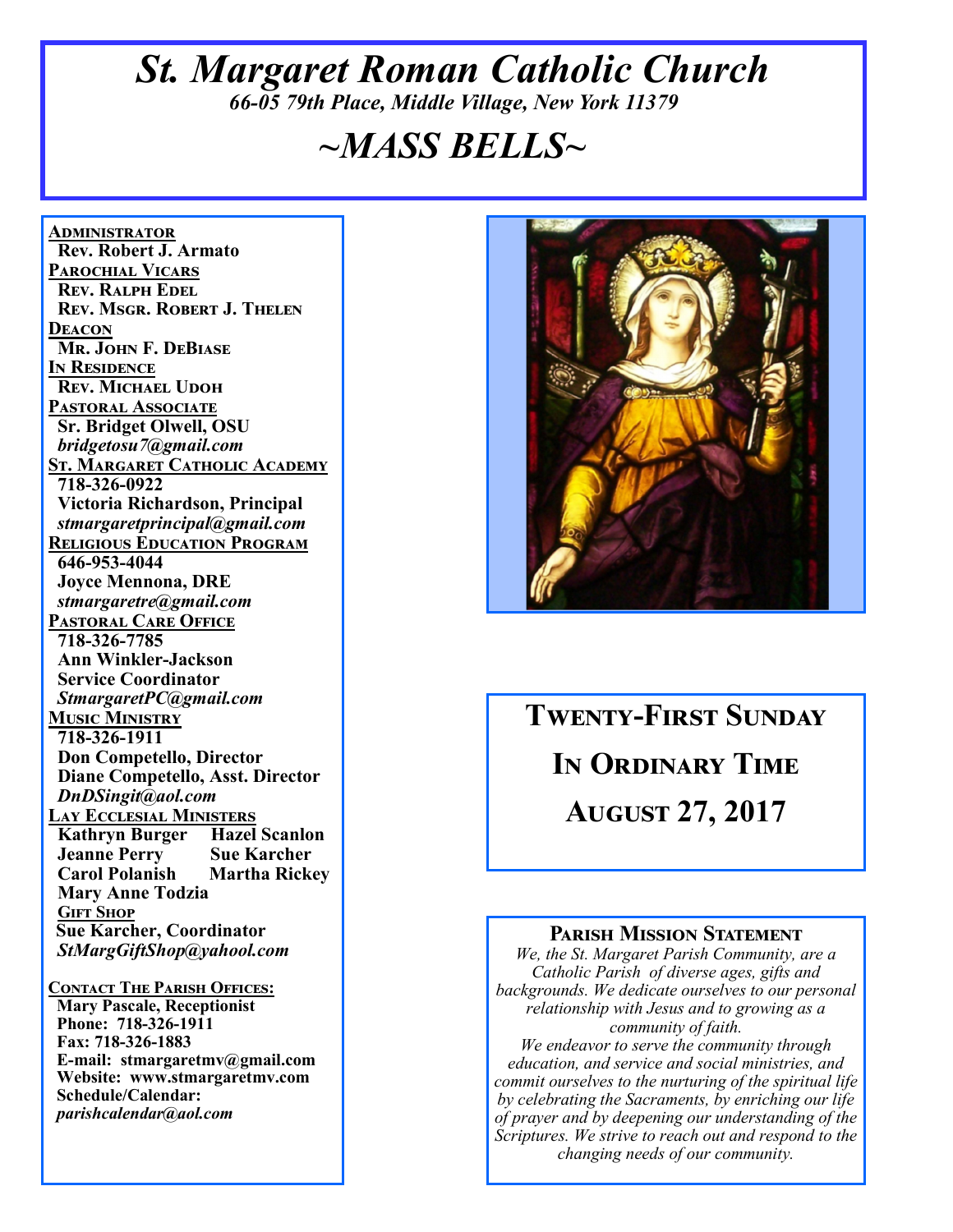## *MASSES FOR THE WEEK*

| SUN.<br>7:30<br>9:00<br>10:30                | <b>AUGUST 27 - TWENTY-FIRST SUNDAY</b><br><b>IN ORDINARY TIME</b><br>People of the Parish<br>Frank Aguggia<br>Maria Stephens<br><b>NOON</b> Frank Coccaro<br>5:00PM Chester & Eleanor Kapica                                          |
|----------------------------------------------|---------------------------------------------------------------------------------------------------------------------------------------------------------------------------------------------------------------------------------------|
| MON.<br>7:00<br>9:00                         | <b>AUGUST 28 - ST. AUGUSTINE</b><br>Salvatore LaMafa<br>Marie & Arthur Fisher                                                                                                                                                         |
| TUE.<br>7:00<br>9:00                         | AUGUST 29 - THE PASSION OF ST. JOHN<br><b>THE BAPTIST</b><br><b>Frank Parente</b><br><b>Karl Matzelle</b>                                                                                                                             |
| WED.<br>7:00<br>9:00                         | <b>AUGUST 30 - WEEKDAY</b><br>Roberta B. Polce<br>Antoinette & Anthony Raso                                                                                                                                                           |
| THU.<br>7:00<br>9:00                         | <b>AUGUST 31 - WEEKDAY</b><br><b>Erich Steigerwald</b><br>Vera Krzewski/Velma Strack                                                                                                                                                  |
| FRI.<br>7:00<br>9:00                         | <b>SEPTEMBER 1 - WORLD DAY OF</b><br><b>PRAYER FOR THE CARE OF CREATION/</b><br><b>FIRST FRIDAY</b><br><b>Dolores DeBiase</b><br><b>Tom Cordero</b>                                                                                   |
| 8:30                                         | SAT. SEPTEMBER 2 - FIRST SATURDAY<br>COLLECTIVE: Bill & Lee DiGiovanna/<br>Holy Souls/Assunta Torracca/<br>5:00PM Virginia Congemi                                                                                                    |
| SUN.<br>7:30<br>9:00<br>10:30<br><b>NOON</b> | <b>SEPTEMBER 3 - TWENTY-SECOND</b><br>SUNDAY IN ORDINARY TIME<br>Georgette Hauck<br>Madonna de Loretto/Rubino, Sanzio e<br>Capello Famiglia/Paola DiGiovanni/<br>Roberta B. Polce/<br>People of the Parish<br><b>Maureen Connelly</b> |
|                                              | 5:00PM Edward H. & Ellen T. Morressey                                                                                                                                                                                                 |

### **PROPER ATTIRE FOR MASS**

Please remember that what we do at Mass is a special meeting with our God in His Word and His Sacrament. Dress appropriately for this encounter with the Holy One.

## **PARISH INFORMATION**

**If you're not registered, please visit the Rectory office, which is open from Monday through Friday, 9 am to noon and 1 pm to 7:30 pm.** 

**CONFESSIONS** - Saturday, 4-4:45 pm or by appointment with a priest.

**NOVENA** to Our Lady of the Miraculous Medal Mondays after the 9am Mass.

**MORNING PRAYER** daily from Monday through Friday at 8:45 am.

**BAPTISMS** take place on the 1st and 3rd Sundays of the month. Please call the rectory for an appointment and to register your child.

**WEDDINGS MUST** be scheduled at least six months in advance by appointment with a priest or a deacon. Please call the rectory office. For marriage preparation information visit www.pre-cana.org.

**THE BEREAVEMENT GROUP** meets on the 1st and 3rd Thursday of the month at 10 am in the Convent meeting room. Call Ann at 718-326-7785.

**THE ENGLISH CHOIR** rehearses on Tuesday, at 7 pm in the Church. Tenors and baritones needed!

**IL CORO ITALIANO** prattica ogni Domenica prima della Messa Italiana.

**THE CHILDREN'S CHOIR** rehearses on Monday, from 6-7 pm in the Church. For more info, DnDsingit@aol.com

**BOY SCOUT TROOP #119** meets on Tuesdays from 7:15-9 pm in the Parish Hall. New members are welcome, age 10 1/2 & up. Call Mr. Krzewski, 718-894-4099.

**CUB PACK #119** meets on Mondays from 7-8:30 pm in the Parish Hall. New members welcome, age 6 to 10-1/2. Call Mr. Krzewski, 718-894-4099.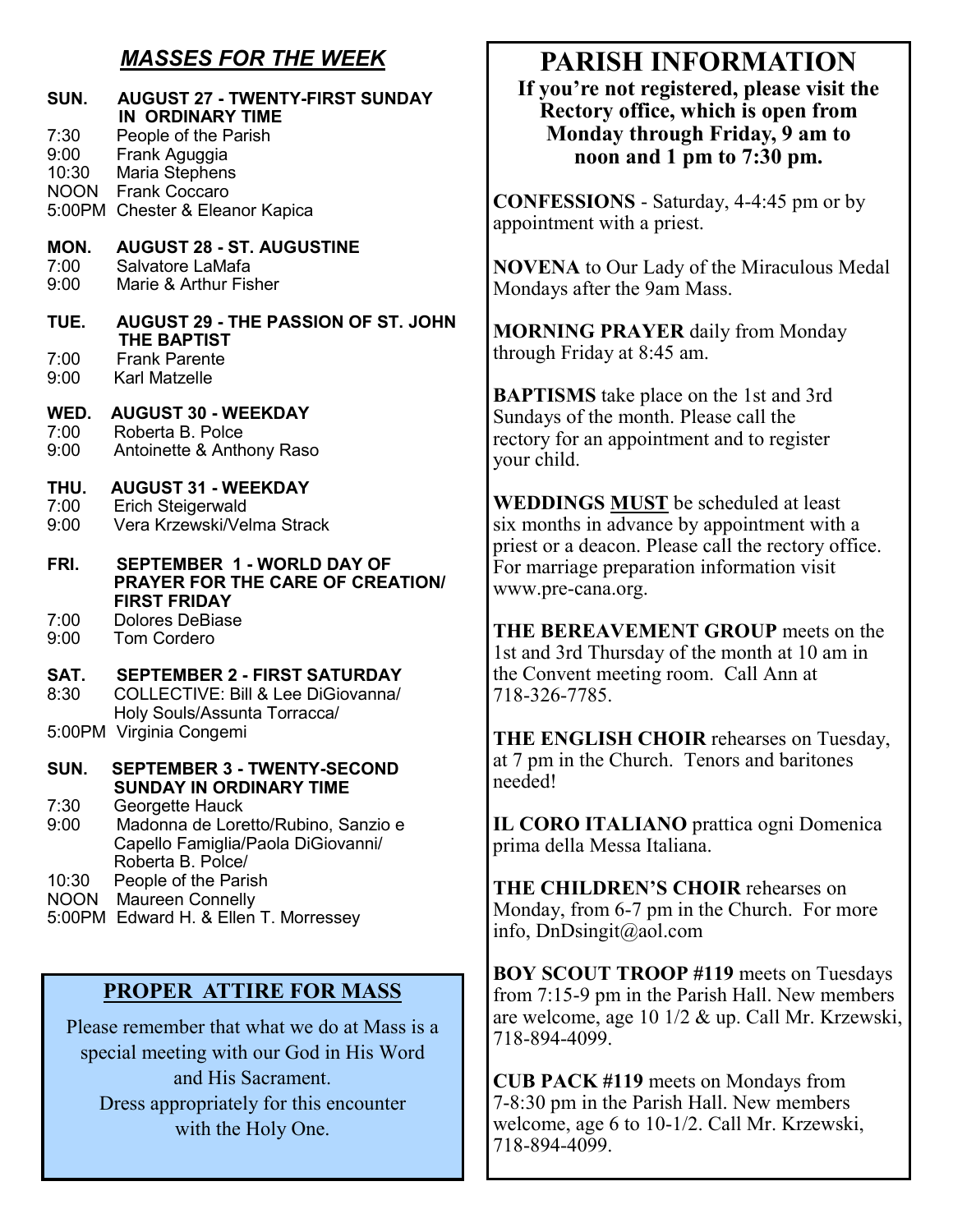## PLEASE PRAY FOR OUR SICK

Karen Guarascio, Connie Faccibene, Eileen Hinrichs, Linda Frazier, Angela Lenihan, Carol Falk, Cari Ann Falk-LoBello, Glen Falk, David J. McConville, Ronald Frazier, John Downer, Robert Sabini, Lee Falk, Patricia Johnson, Scott White, Baby McKinley Kelleher, Isabelle Azzaro, Lucy Lento, Sean Harrison, Michael Russo, Frank Cesare, Justin James Quirke, Rose Healy, Parrish Wert, Michael Hirst, Linda Castagna, Elizabeth Ott, Marion Caracciola, Baby Keila Mary Champoli, Brooke and Alexa Renda, The Ferrugio Family, Dorothy Mai, Marc Gandasegui, Bob & Karen Schaefer, Maureen Harvey, Sandra Slattery, Shirley Chesley, Jim Daniels, Lola Anderson, George MGarry, Michael Mavin, Denis Fink, Marc Pagnozzi, Rose Gorman, Gerard Michels, John Vannata, Richard Santangelo, Joseph Simon,

#### *The names will remain for 3 months ONLY, unless you call 326-1911 and ask for continued prayers*

**Prayer Requests Pray for vocations to the Priesthood and Religious Life. Please pray for our men and women from our Parish serving in the defense of our country: Lt. Col. Thomas Frohnhoefer Sgt. Robert A. Domenici** 



### *WE RECALL OUR BELOVED DECEASED*

*Especially, Incoronata Tummolo May they rest in Christ's Peace!* 

## *MEMORIALS*

## *SANCTUARY LAMP & ALTAR CANDLES THIS WEEK*

*are offered in memory of Erwin Fellacher at the request of wife Hilda and Grandchildren.* 

## *9/11 MEMORIAL SERVICE*

Our neighborhood lost several members in the 9/11 attacks on the World Trade Center. All residents are invited to the annual memorial service beginning at the flagpole in Juniper Valley Park at 7:30pm. The men and women who currently are serving in the US Armed Forces will be honored during the ceremony.

## **TODAY'S READINGS**

**First Reading** - Eliakim is destined by God to be a father to those who live in Jerusalem (Isaiah 22:19-23).

**Psalm** - Lord, your love is eternal; do not forsake the work of your hands (Psalm 138)

**Second Reading** - How deep are the riches and the wisdom and the knowledge of God! (Romans 11:33-36).

**Gospel** - Jesus asked the disciples, "Who do you say that I am?" (Matthew 16:13-20).

## **READINGS FOR THE WEEK**

| Monday:    | 1 Thes 1:1-5, 8b-10; Ps 149:1b-6a,<br>9b; Mt 23:13-22  |
|------------|--------------------------------------------------------|
| Tuesday:   | 1 Thes 2:1-8; Ps 139:1-6; Mk 6:17-29                   |
| Wednesday: | 1 Thes 2:9-13; Ps 139:7-12ab;<br>Mt 23:27-32           |
| Thursday:  | 1 Thes 3:7-13; Ps 90:3-5a, 12-14, 17;<br>Mt 24:42-51   |
| Friday:    | 1 Thes 4:1-8; Ps 97:1, 2b, 5-6, 10-12<br>Mt $25:1-13$  |
| Saturday:  | 1 Thes 4:9-11; Ps 98:1, 7-9;<br>Mt 25:14-30            |
| Sunday:    | Jer 20:7-9; Ps 63:2-6, 8-9;<br>Rom 12:1-2; Mt 16:21-27 |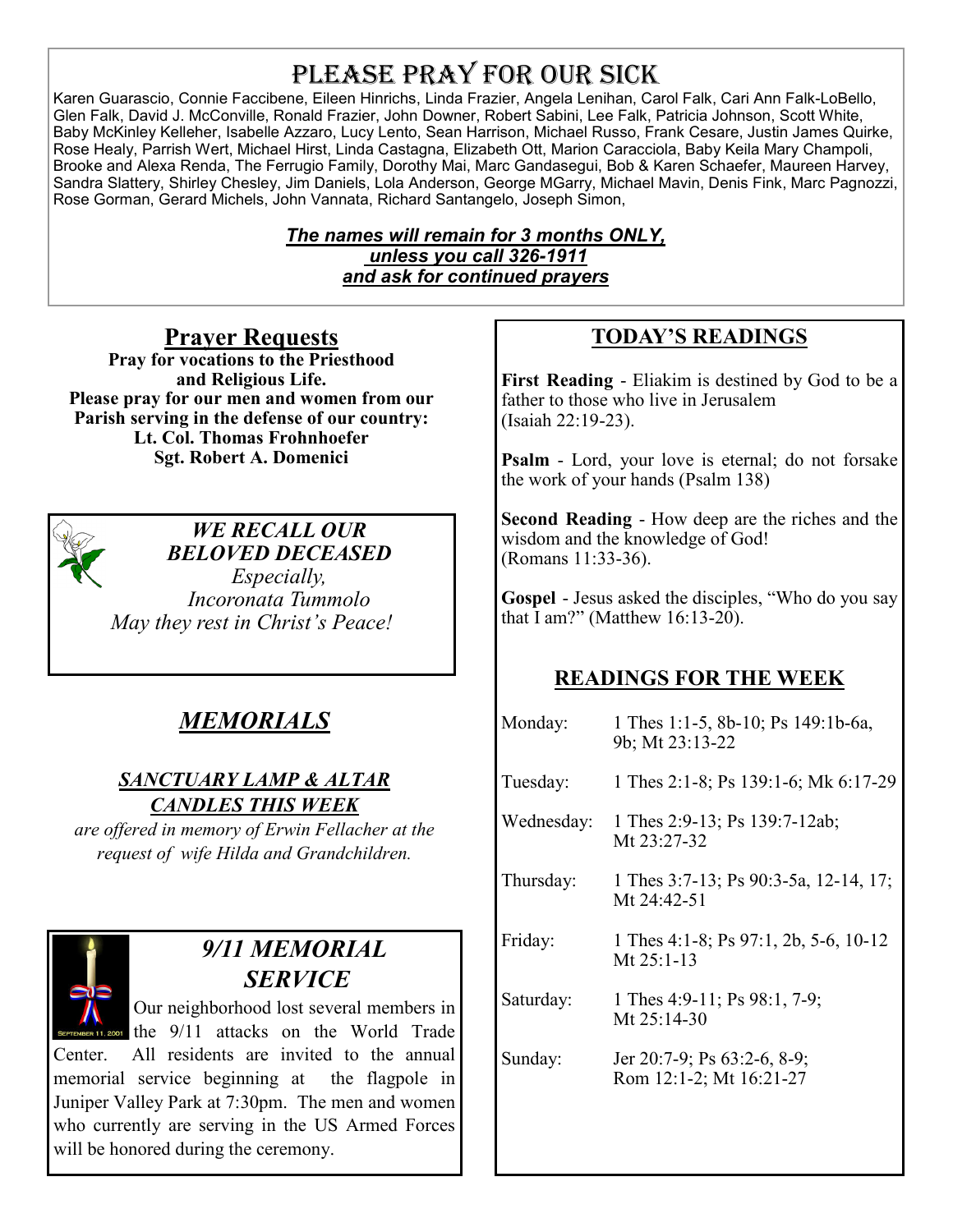

### *FROM THE ACADEMY . . . .*

On behalf of the board, administration, faculty and staff, we welcome everyone to the 2017-2018 school year. **School begins on Wednesday, September 6th for Kindergarten through Grade 8. Nursery and Pre K** have orientation with parents on September 8th, 9am and 10am. Mark your calendars for some *GREAT EVENTS . . . .*  **Sunday, September 10th** - Opening Academy Mass at 10:30am. **Friday, September 29th** - Paint Night, doors open at 6:30pm. **Sunday, October 1st** - Volunteer sign up **Friday, October 20th** - Race for Education **Friday, November 17th** - Supermarket Blitz



### *RELIGIOUS EDUCATION REGISTRATION*

is now available online! Click here: http.//stmargaretmv.com/religiouseducationprogram/ online-form/or visit our website at

www.stmargaretmv.com and go to the Religious Education Program page. You can print forms and drop them off, or fill out the forms right online as well as pay online. We offer our program on Wednesdays for grades 1-8. Grades 1-4 meet from 4-5:30pm and the older grades meet evenings from 7-8:15pm. We are also offering an enrichment class for grade 8 that meets on Mondays from 4-5:15pm. If you have questions, please feel free to call 646-953-4044 or email

stmargaretre@gmail.com, refer to the website or our parish app for updates in Religious Education. Blessings! **~ Ms. Joyce** 

### **THE RECTORY WILL BE CLOSED ON MONDAY, SEPTEMBER 4TH MASS IS AT 8:30AM**

*PLEASE TAKE NOTE . . . The English Choir will resume rehearsals on Tuesday, August 29th at 7pm in the Church. All are welcome!* 



#### **AN OPPORTUNITY**

 Gathering together to learn from their Teacher, the Apostles also nourished each other by sharing their stories. They supported each other, laughed and cried together ate and prayed together, and in the process their faith and their lives were enriched.

*ARISE* is about people like you nourishing and supporting each other as you face the challenges of life.

## **SIGN-UP SUNDAYS SEPTEMBER 10th & 17th**

## **ST. MARGARET PARISH**



## **DINNER/DANCE**

Saturday, October 7, 2017 from 7:30 - 11:00 pm in St. Margaret Parish Center Hot buffet - Beer/Soda - Dessert *LIVE MUSIC* 

Donation, \$35.00 per person **FOR TICKETS** call Sal Cali 718-496-2584 or 718-326-4073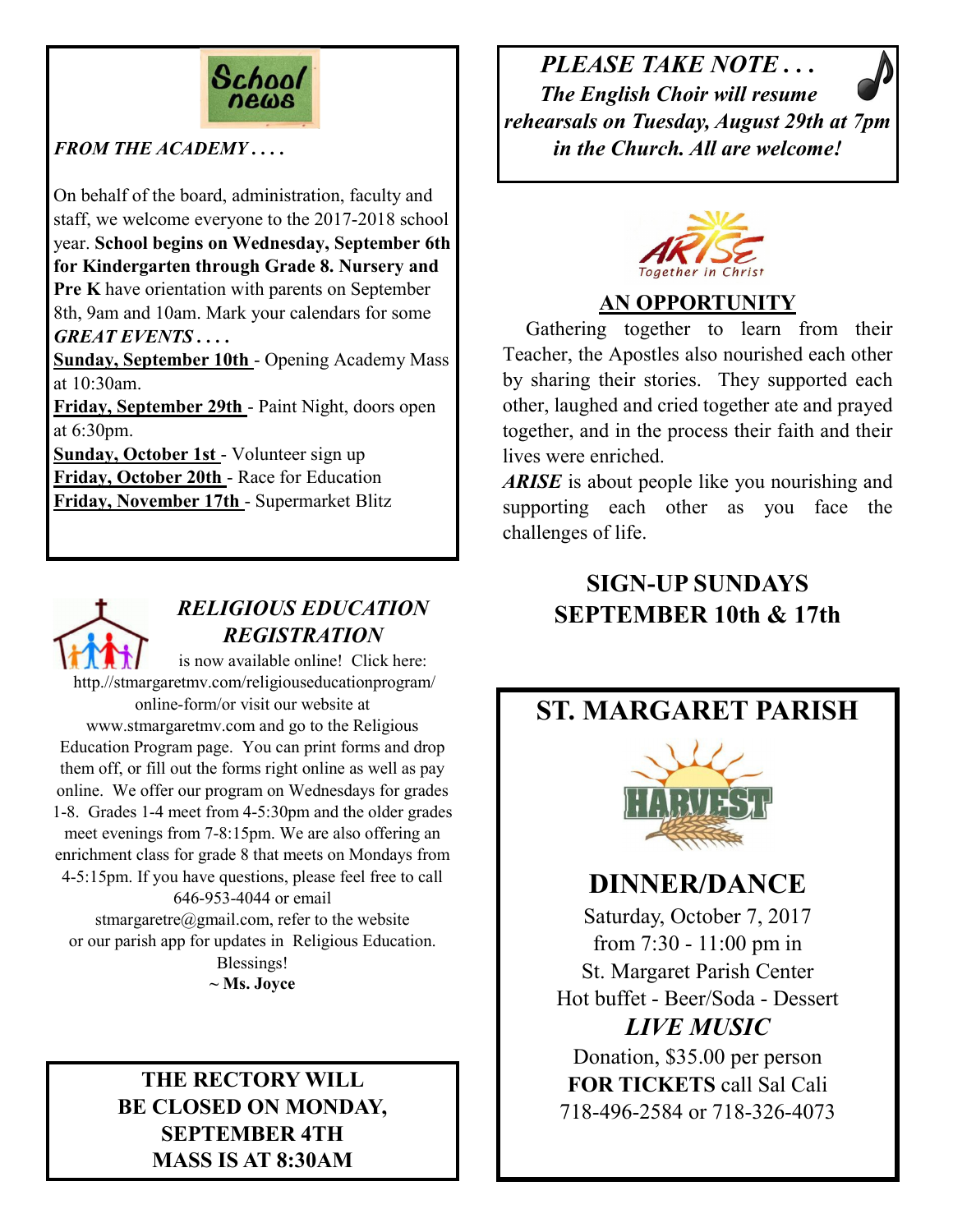## **KICK OFF THE FOOTBALL SEASON WITH THE STEVEN PROSCH MEMORIAL FOUNDATION 3RD ANNUAL FROSCH FAMILY FEST September 10th - 12pm to 4pm**  Plattduetsche Park Biergarten 1132 Hempstead Turnpike, Franklin Square,

### **ADMISSION**

\$25.00 - kids, 12 & under are **FREE!**  For event details and tickets visit www.TheFroschFoundation.org

### *TREASURES FROM OUR TRADITION*

 Eucharistic Prayer II is a popular choice for Mass since it is both simple in structure and short. It is written with a preface, which is the section after the dialogue "The Lord be with you . . .Lift us your hearts . . . Let us give thanks," which introduces all the Eucharistic assembly on that occasion, and there are dozens of them covering almost every imaginable gathering for prayer, some specific to feasts, others for Masses for the dead or for other needs. The preface attached to the second Eucharistic Prayer may be dropped in favor of a more appropriate choice, especially one of the prefaces for weekdays. The *General Instruction of the Roman Missal* says that Eucharistic Prayer II is best suited for weekdays or "special circumstances." In practice, however, it has become the common Sunday prayer because of its brevity and it comfortable familiarity. It also includes an optional phrase for adding the name of a deceased person remembered in the Mass, and therefore is often prayed at funerals. Article 50 of the *Constitution on the Sacred Liturgy* specified that the rites are to be simplified and restored "to the vigor they had in the tradition of the Fathers." The rebirth of this ancient Roman prayer is a worthy response to this call.



THE ST. VINCENT dePAUL FOOD PANTRY is located at 66-25 79 Place The pantry is open on WEDNESDAY from 10am to 12 Noon.

**Due to the large food donations (1700 items) from Eagle Scout candidate, Sebastian, the food pantry can no longer accept food donations due to lack of space. Exceptions are ground coffee, canned or powdered milk, canned meats and canned fruit. Thank you for your generosity.** 

### **SAINT MARGARET GIFT SHOP**

Open Saturdays, 4pm - 5pm and Sundays, 9am - 1pm We have a selection of religious goods: Rosaries - Medals - Gifts - Crucifixes Statues - Bibles and other books **AND MORE!** 

If we don't have it, we'll try to get it for you. The Gift Shop is located in the rectory. Please use the red side door in the parking lot.

If the door is closed, please knock. Contact us: StMargGiftShop@yahoo.com

### **THE GIFT SHOP WILL BE CLOSED ON** *WEDNESDAYS* **DURING JULY AND AUGUST**

### **THE MINISTRY OF CONSOLATION NEEDS YOUR HELP!**

We are looking for volunteers to act as companions, greeters and bakers. Couples are encouraged to join and would be able to work together. Training is provided, and the only requirement for a position is empathy and wanting to help others through a difficult time. People who are still working full time can also participate. For further information please contact Martha Rickey, 646-321-3291 or marspeaks@aol.com.